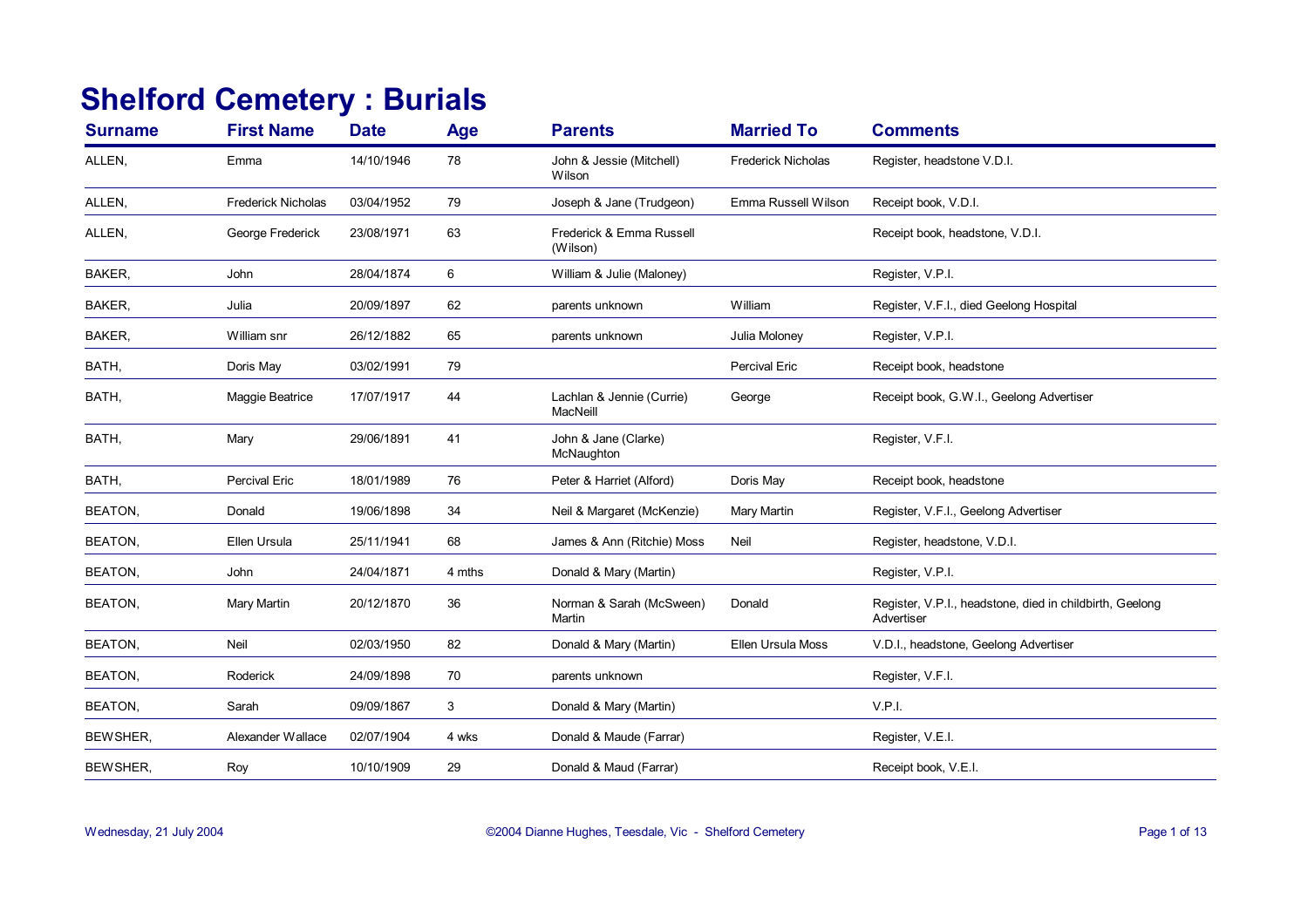| <b>Surname</b>     | <b>First Name</b>                | <b>Date</b> | <b>Age</b>     | <b>Parents</b>                         | <b>Married To</b>     | <b>Comments</b>                                                           |
|--------------------|----------------------------------|-------------|----------------|----------------------------------------|-----------------------|---------------------------------------------------------------------------|
| BINGLEY,           | <b>Arthur Pendock</b>            | 17/06/1940  | 66             | John Pendock & Emma<br>(Coltish)       | Elsie May Gardener    | Receipt book, headstone, V.D.I. died Warrambeen                           |
| <b>BINGLEY,</b>    | Elsie May                        | 01/11/1970  | 86             | James & Alice (Taylor)<br>Gardener     | <b>Arthur Pendock</b> | Receipt book, headstone, V.D.I. died Warrambeen                           |
| BINGLEY,           | <b>Francis Bullivant</b>         | 17/09/1959  | 81             | John Pendock & Emma<br>(Coltish)       |                       | Receipt book, headstone, V.D.I. died Gumley, Mt. Mercer                   |
| BINGLEY,           | Henry Coltish                    | 13/12/1953  | 79             | John Pendock & Emma<br>(Coltish)       | Emma Jane             | Receipt book, V.D.I., Geelong Advertiser                                  |
| BINGLEY,           | James William                    | 20/08/1959  | $\overline{2}$ | Terence & Margaret (Nettle)            |                       | Receipt book, headstone, V.D.I.                                           |
| BINGLEY,           | John Thomas                      | 25/12/1906  | 25             | John Pendock & Emma<br>(Coltish)       | not married           | Receipt book, headstone, V.E.I.                                           |
| BINGLEY,           | <b>Terrance James</b><br>Pendock | 10/12/1988  | 76             | Arthur Pendock & Elsie<br>(Gardner)    | Margaret Nettle       | Headstone, Register                                                       |
| BOTTOMLEY,         | Keith                            | 26/06/1974  |                |                                        |                       | Receipt book, died overseas ashes buried at cemetery                      |
| BOWMAN,            | unnamed female                   | 03/03/1864  | 2 hours        | John & Esther (McGreivy)               |                       | V.P.I.                                                                    |
| <b>BRIGHTWELL,</b> | Sarah                            | 21/11/1885  | 86             | Henry & Margaret (Stoneman)<br>Emery   | William               | Register, on V.P.I as BRIGHWELL, died Break O'Day                         |
| <b>BRIGHTWELL,</b> | William                          | 08/07/1884  | 85             | Devereaux & Margaret                   | Sarah Emery           | Register, V.P.I.                                                          |
| <b>BURRELL,</b>    | George John                      | 28/05/1931  | 61             | George & Margaret (Walsh)              | Martha Allen          | Receipt book, headstone, V.D.I.                                           |
| <b>BURRELL,</b>    | Martha                           | 12/09/1953  | 90             | Joseph & Jane (Bailey) Allen           | George John           | Receipt book, headstone, V.D.I., Geelong Advertiser                       |
| BURTON,            | Janet                            | 07/08/1876  | 62             | Robert & Margaret (Train) Hair         |                       | Register, headstone, V.P.I., died Rokewood, born<br>Argyleshire, Scotland |
| CAMPBELL,          | John                             | 25/10/1874  | 63             | Colin & Margaret (Clarke)              | not married           | V.P.I., late of Warrambeen, Geelong Advertiser                            |
| CARPENTER,         | John Lester                      | 23/02/1977  | 75             | parents unknown                        |                       | Receipt book, headstone, V.D.I.                                           |
| CATIONS,           | David                            | 03/12/1903  | $\mathbf{1}$   | Alexander & Selina (Watkins)           |                       | Receipt book, V.E.I.                                                      |
| CHAPMAN,           | Elizabeth                        | 22/01/1885  | 79             | William & Sarah (unknown)<br>Pressnell | George William        | Register, V.P.I, born Tasmania.Geelong Advertiser<br>23/01/1885           |
| CLARK,             | Ann                              | 16/08/1873  | 52             | Samuel & Margaret (Lanfear)<br>Spencer | John                  | Register, V.P.I.                                                          |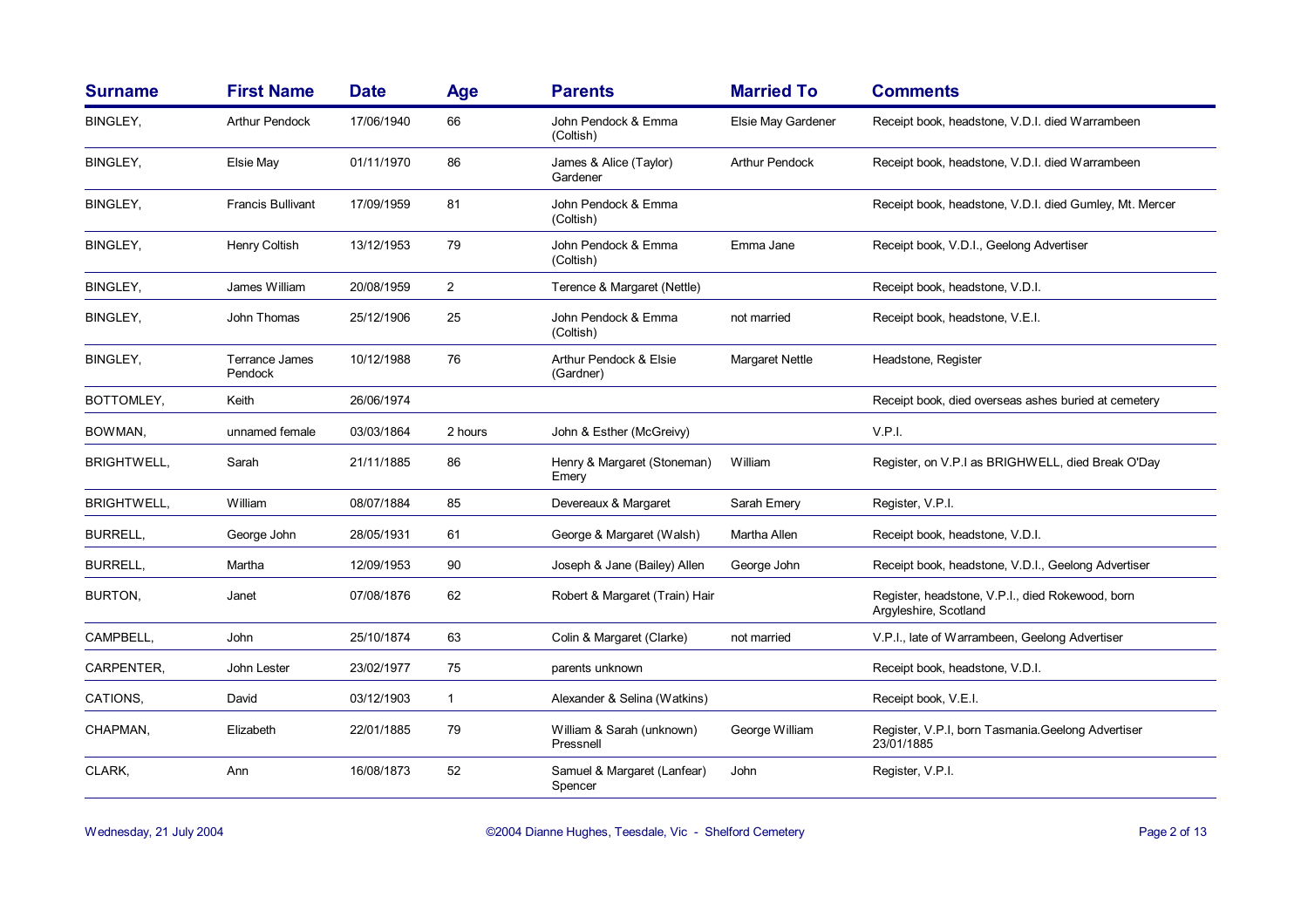| <b>Surname</b> | <b>First Name</b>      | <b>Date</b> | <b>Age</b>   | <b>Parents</b>                               | <b>Married To</b>     | <b>Comments</b>                                        |
|----------------|------------------------|-------------|--------------|----------------------------------------------|-----------------------|--------------------------------------------------------|
| CLARKE,        | Elizabeth              | 05/10/1898  | 35           | William & Maria (Goodwin)<br>Osborne         | Spencer               | Register, V.F.I.                                       |
| CLARKE,        | Henry Moreton          | 22/08/1997  | 76           |                                              |                       | Register (ashes)                                       |
| CLARKE,        | Mary                   | 02/10/1898  | $\mathbf{1}$ | Spencer & Elizabeth<br>(Osborne)             |                       | Register, V.F.I.                                       |
| CLARKE,        | unnamed male           | 21/10/1878  | 1 hour       | Marion Clarke                                |                       | Register, V.P.I.                                       |
| COCKRANE,      | John                   | 13/06/1867  | 33           | James & Ellen                                | not married           | V.P.I., inquest died after falling from a horse        |
| CRANE,         | Annie Russell          | 09/02/1894  | 30           | Daniel & Catherine (McNeil)<br>McGregor      | <b>Charles Edward</b> | Register, headstone, V.F.I.                            |
| CURRIE,        | Marion                 | 29/06/1897  | 77           | Robert & Margaret (Trainor)<br>Hair          |                       | Register, V.F.I.                                       |
| DENHAM,        | stillborn              | 19/01/1886  |              | Alfred & Catherine (Farnin)                  |                       | Register                                               |
| DOUGLAS,       | Jane Lumsden           | 09/02/1903  | $\mathbf{1}$ | George & Cecila (Cations)                    |                       | Register, V.E.I.                                       |
| ELLIOTT,       | Edwin Bertram          | 26/04/1893  | 4            | Edwin & Emma (Worland)                       |                       | Register, headstone, V.F.I.                            |
| ELLIOTT,       | Edwin Joseph           | 28/01/1929  | 73           | Thomas & Ellen (Ivey)                        | Emma Worland          | Register, headstone, V.D.I.                            |
| ELLIOTT,       | Ellen Mary             | 15/12/1900  | 72           | James & Mary Ann Ivey                        | <b>Thomas Elliott</b> | Register, headstone, V.F.I., died Bamganie             |
| ELLIOTT,       | Emma                   | 26/07/1957  | 94           | Frederick & Elizabeth<br>(Mansfield) Worland | Edwin                 | Receipt book, headstone, V.D.I.                        |
| ELLIOTT,       | <b>Frederick Henry</b> | 03/05/1893  | 6            | Edwin & Emma (Worland)                       |                       | Register, headstone, V.F.I.                            |
| ELLIOTT,       | Henry William          | 24/01/1883  | 25           | Thomas & Ellen (Ivey)                        | unmarried             | Register, V.P.I., kicked by a horse Geelong Advertiser |
| ELLIOTT,       | John Ivey              | 16/07/1925  | 56           | Thomas & Ellen (Ivey)                        | Sarah Ann McNaughton  | Receipt book, V.D.I., died Meredith                    |
| ELLIOTT,       | Mabel                  | 12/12/1872  | s/born       | Thomas & Ellen (Ivey)                        |                       | Register, stillborn, twin of unnamed male              |
| ELLIOTT,       | Mary                   | 03/03/1870  | 75           | John Wells mother unknown                    | Joseph                | V.P.I.                                                 |
| ELLIOTT,       | Thomas                 | 16/03/1916  | 87           | Thomas, mother unknown                       | Ellen Mary Ivey       | Receipt book, headstone, G.W.I. Geelong Advertiser     |
| ELLIOTT,       | Thomas George          | 27/04/1893  | 3            | Edwin & Emma (Worland)                       |                       | Register, headstone, V.F.I.                            |
| ELLIOTT.       | unnamed male           | 12/12/1872  | 1 hour       | Thomas & Ellen (Ivey)                        |                       | V.P.I., twin of Mabel                                  |

Wednesday, 21 July 2004 **Dianne Hughes, Teesdale, Vic - Shelford Cemetery** Page 3 of 13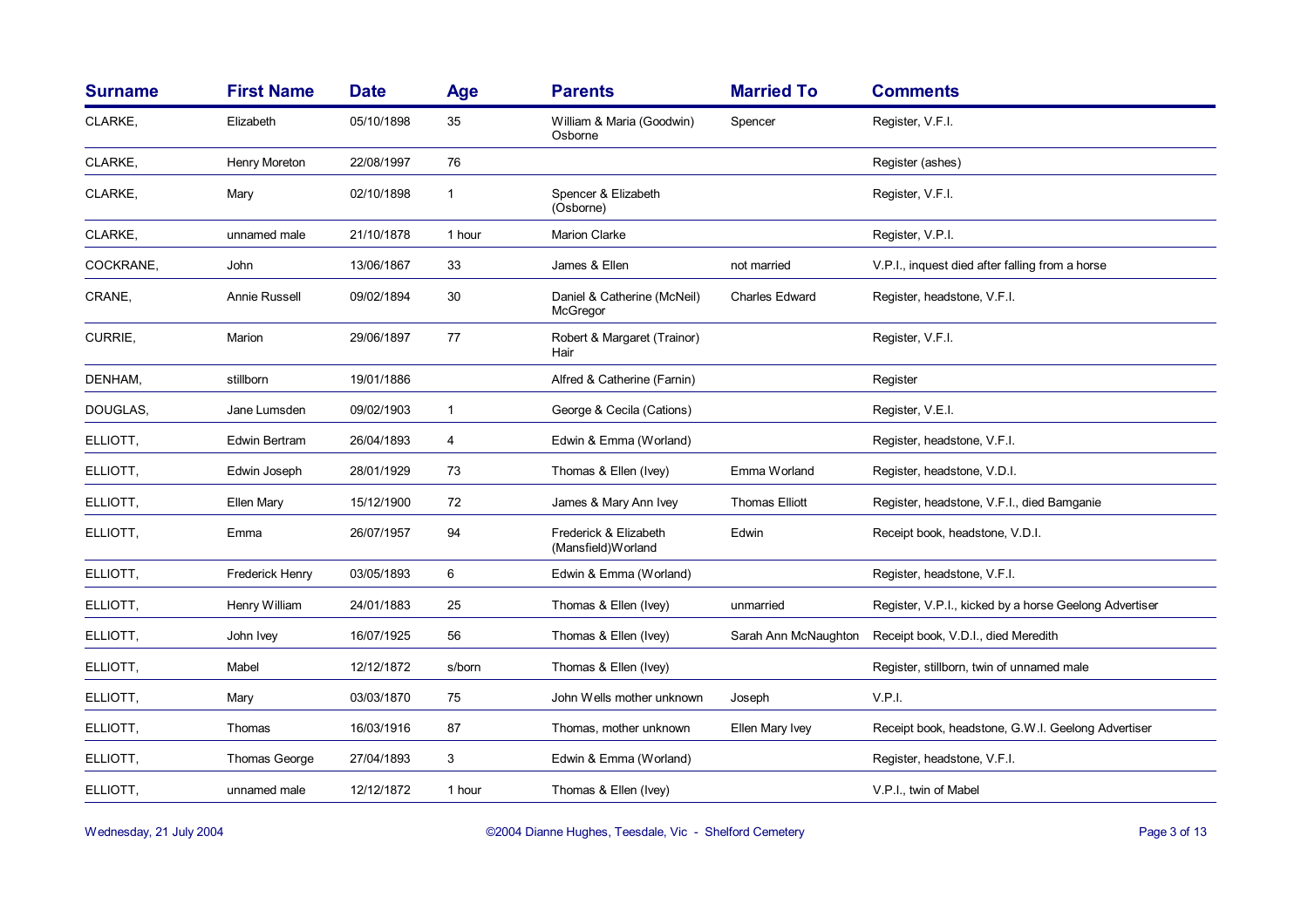| <b>Surname</b> | <b>First Name</b>       | <b>Date</b> | Age         | <b>Parents</b>                             | <b>Married To</b>               | <b>Comments</b>                                     |
|----------------|-------------------------|-------------|-------------|--------------------------------------------|---------------------------------|-----------------------------------------------------|
| ELLIOTT,       | <b>William Charles</b>  | 09/09/1996  | 69          |                                            | Allison                         | Register                                            |
| FARRAR,        | <b>Frederick Arthur</b> | 16/05/1895  | 11 hours    | Thomas & Margaret (Terrier)                |                                 | Register, V.F.I.                                    |
| FARRAR,        | James Edward            | 03/12/1892  | 70          | parents unknown                            |                                 | Register, V.F.I.                                    |
| FARRAR,        | Matilda                 | 26/01/1918  | 86          | John & Elizabeth (Presnell)<br>Robinson    | Matthew                         | Receipt book, headstone, G.W.I.                     |
| FARRAR,        | Matthew                 | 02/05/1904  | 78          | Thomas & Alice (Ward)                      | Matilda Robinson                | Register, headstone, V.E.I.                         |
| FORBES.        | Louie Amelia            | 22/08/1928  | 34          | George & Martha (Allen)<br><b>Burrell</b>  |                                 | Receipt book, headstone, V.D.I.                     |
| FRASER,        | Ann                     | 15/05/1867  | 1 yr 6 mths | Robert & Isabella (Moffatt)                |                                 | Register, V.P.I.                                    |
| GILLETT,       | <b>Alfred Robert</b>    | 26/05/1955  | 57          | Charles & Elizabeth (Gray)                 | Rita Kathleen Jenkins<br>Nester | Receipt book, headstone, V.D.I.                     |
| GILLETT,       | Ann                     | 25/11/1893  | 72          | Charles & Hannah (Salisbury)<br>Rice       | George                          | Register, headstone, V.F.I.                         |
| GILLETT,       | Charles                 | 25/05/1940  | 50          | Robert & Emma (Farrar)                     | Hilda May Sarah Curtis          | Receipt book, headstone, V.D.I.                     |
| GILLETT,       | <b>Charles Rice</b>     | 29/08/1912  | 57          | George & Ann (Rice)                        | Elizabeth Gray                  | Receipt book, headstone, V.E.I.                     |
| GILLETT,       | Eliza                   | 30/09/1951  | 85          | James & Eliza (Quinn) Challis              |                                 | Receipt book, headstone, V.D.I.                     |
| GILLETT,       | Elizabeth               | 12/03/1929  | 71          | Richard & Ann (Lamb) Gray                  | <b>Charles Rice</b>             | Receipt book, headstone, V.D.I.                     |
| GILLETT,       | Emma Ann                | 07/08/1941  | 88          | Matthew & Matilda (Robinson)<br>Farrar     | Robert                          | Receipt book, headstone, V.D.I.                     |
| GILLETT,       | George                  | 27/05/1920  | 96          | parents unknown                            | Ann Rice                        | Receipt book, headstone, G.W.I., Geelong Advertiser |
| GILLETT,       | George Richard          | 03/03/1964  | 80          | Charles & Elizabeth (Grey)                 | Hannah                          | Receipt book, headstone, V.D.I.                     |
| GILLETT,       | Hannah                  | 10/05/1947  | 61          | Charles & Elizabeth                        | George Richard                  | Receipt book, headstone, V.D.I., died Mt. Mercer    |
| GILLETT,       | Hilda May Sarah         | 10/07/1958  | 78          | William & Eliza (Gullick) Curtis           | Charles                         | Receipt book, headstone, V.D.I.                     |
| GILLETT,       | Joseph Samuel           | 01/06/1969  | 69          | Samuel & Eliza (Challis)                   | unmarried                       | Receipt book, headstone, V.D.I.                     |
| GILLETT,       | Kathleen Rita           | 19/02/1983  | 69          | Thomas & Eliza (Thornton)<br><b>Nester</b> | <b>Alfred Robert</b>            | Receipt book, headstone, V.D.I.                     |
| GILLETT,       | Mary Louisa             | 03/08/1951  | 53          | Samuel & Eliza (Challis)                   | not married                     | Receipt book, headstone, V.D.I.                     |
|                |                         |             |             |                                            |                                 |                                                     |

Wednesday, 21 July 2004 **Dianne Hughes, Teesdale, Vic - Shelford Cemetery** Page 4 of 13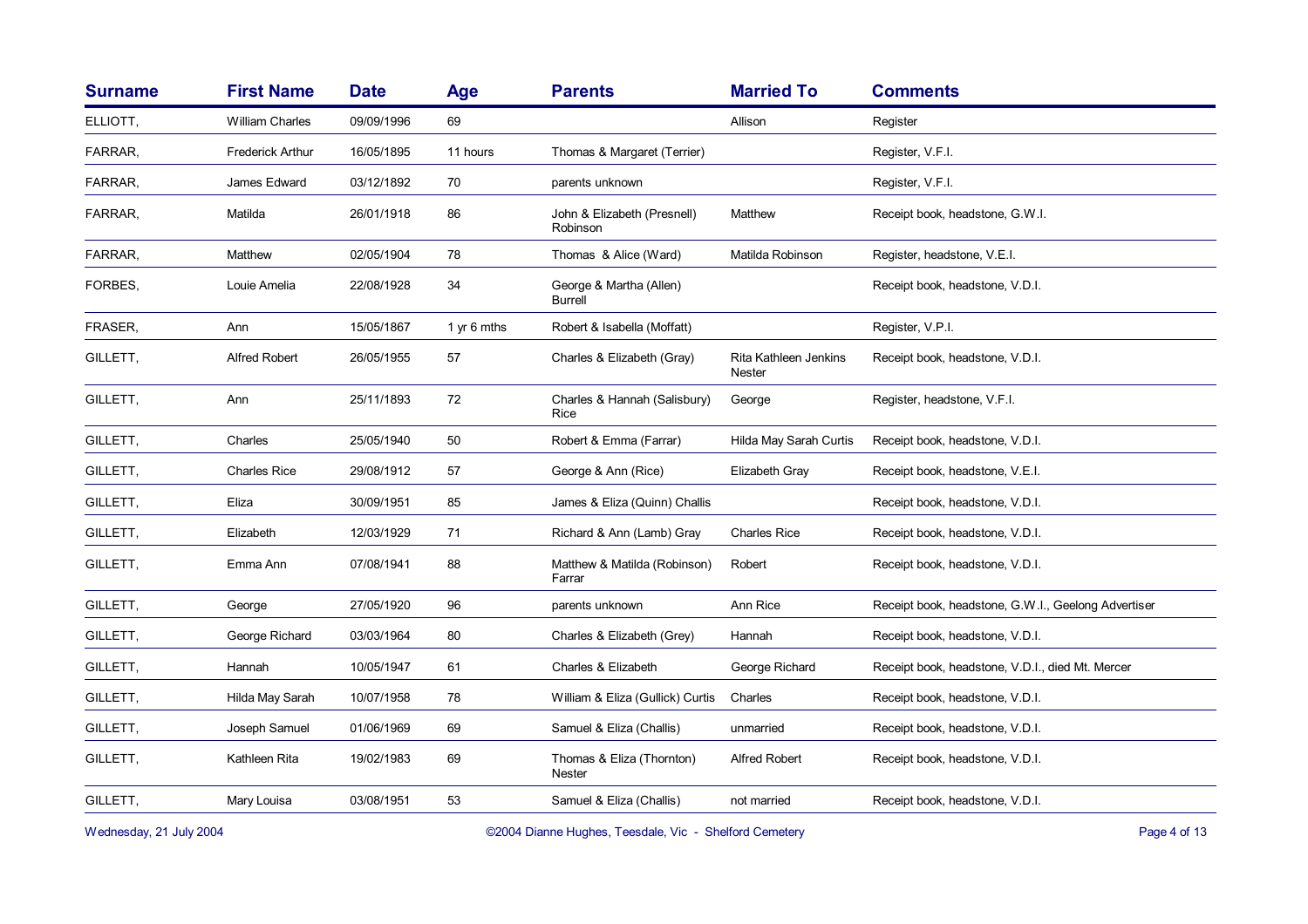| <b>Surname</b> | <b>First Name</b>      | <b>Date</b> | <b>Age</b>  | <b>Parents</b>                      | <b>Married To</b>         | <b>Comments</b>                                                                                        |
|----------------|------------------------|-------------|-------------|-------------------------------------|---------------------------|--------------------------------------------------------------------------------------------------------|
| GILLETT,       | Percy Vincent          | 21/09/1974  | 67          | Samuel & Eliza (Challis)            | not married               | Receipt book, headstone, V.D.I.                                                                        |
| GILLETT,       | Reginald               | 19/10/1908  | 24          | Vincent & Maria (Telford)           | not married               | Receipt book, V.E.I.                                                                                   |
| GILLETT,       | Robert                 | 22/09/1941  | 91          | George & Ann (Rice)                 | Emma Ann Farrar           | Receipt book, headstone, V.D.I.                                                                        |
| GILLETT,       | <b>Robert Rice</b>     | 25/04/1974  | 71          | Samuel & Eliza (Challis)            | unmarried                 | Receipt book, headstone, V.D.I.                                                                        |
| GILLETT,       | Samuel                 | 24/09/1945  | 82          | George & Ann (Rice)                 | Eliza Challis             | Receipt book, headstone, V.D.I.                                                                        |
| GILLETT,       | <b>Thomas Challis</b>  | 04/09/1976  | 71          | Samuel & Eliza (Challis)            | unmarried                 | Receipt book, headstone, V.D.I.                                                                        |
| GILLETT,       | Valerie May            | 14/02/1920  | 3           | Charles & Hilda (Curtis)            |                           | Receipt book, headstone, G.W.I., Geelong Advertiser                                                    |
| GILLETT,       | Vera Irene             | 07/10/1998  | 90          | Samuel & Eliza (Challis)            | not married               | Register, headstone                                                                                    |
| HAIR,          | Alexander<br>Armstrong | 23/11/1875  | 1 yr 10 ths | Thomas & Ann (Campbell)             |                           | Register, V.P.I., died Warrenbeen                                                                      |
| HAIR,          | Catherine              | 09/05/1867  | 1 yr 6 mths | William & Ann (McDonald)            |                           | Register, V.P.I.                                                                                       |
| HAIR,          | Margaret               | 08/01/1877  | 88          | Thomas & Margaret (Train)           | Robert                    | Register, headstone, V.P.I., died Warrambeen                                                           |
| HAIR,          | Robert                 | 17/04/1871  | 28          | Robert & Flora (McKillop)           | <b>Catherine McKerral</b> | Register, headstone, V.P.I., died Mt. Mercer                                                           |
| HANNON,        | Mary Ursa              | 26/12/1866  | 3           | William & Elizabeth (Nicholle)      |                           | V.P.I.                                                                                                 |
| HARVEY,        | Samuel                 | 24/01/1886  | 10 mths     | Samuel & Helen (Castledine)         |                           | Register, headstone, V.P.I., died Golf Hill                                                            |
| HEALEY,        | James                  | 09/03/1889  | 45          | Patrick & Ellen (Gorman)            | unmarried                 | V.F.I.                                                                                                 |
| HENDERSON,     | Elizabeth              | 24/01/1887  | 22          | William & Mary (Gillespie)          | unmarried                 | Register, headstone, V.P.I.                                                                            |
| HENDERSON,     | Jessie                 | 09/08/1941  | 68          | William & Margaret (Gillespie)      | not married               | Receipt book, headstone, V.D.I.                                                                        |
| HENDERSON,     | Johan                  | 14/04/1881  | 23          | William & Margaret (Gillespie)      | unmarried                 | Register, headstone, V.P.I., died Bamgami                                                              |
| HENDERSON,     | Margaret               | 10/04/1901  | 1 day       | William & Margaret (Anderson)       |                           | Register, V.F.I.                                                                                       |
| HENDERSON,     | Margaret               | 07/07/1911  | 81          | Andrew & Agnes (Gavin)<br>Gillespie | William                   | Receipt book, headstone, V.E.I.                                                                        |
| HENDERSON,     | May                    | 22/12/1934  | 65          | William & Margaret (Gillespie)      | Unmarried                 | Receipt book, headstone, V.D.I.                                                                        |
| HENDERSON,     | Robert                 | 26/04/1878  | 30          | William & Catherine (Kellock)       |                           | V.P.I., died from the result of being bitten by a horse, died<br>of tetnus, inquest Geelong Advertiser |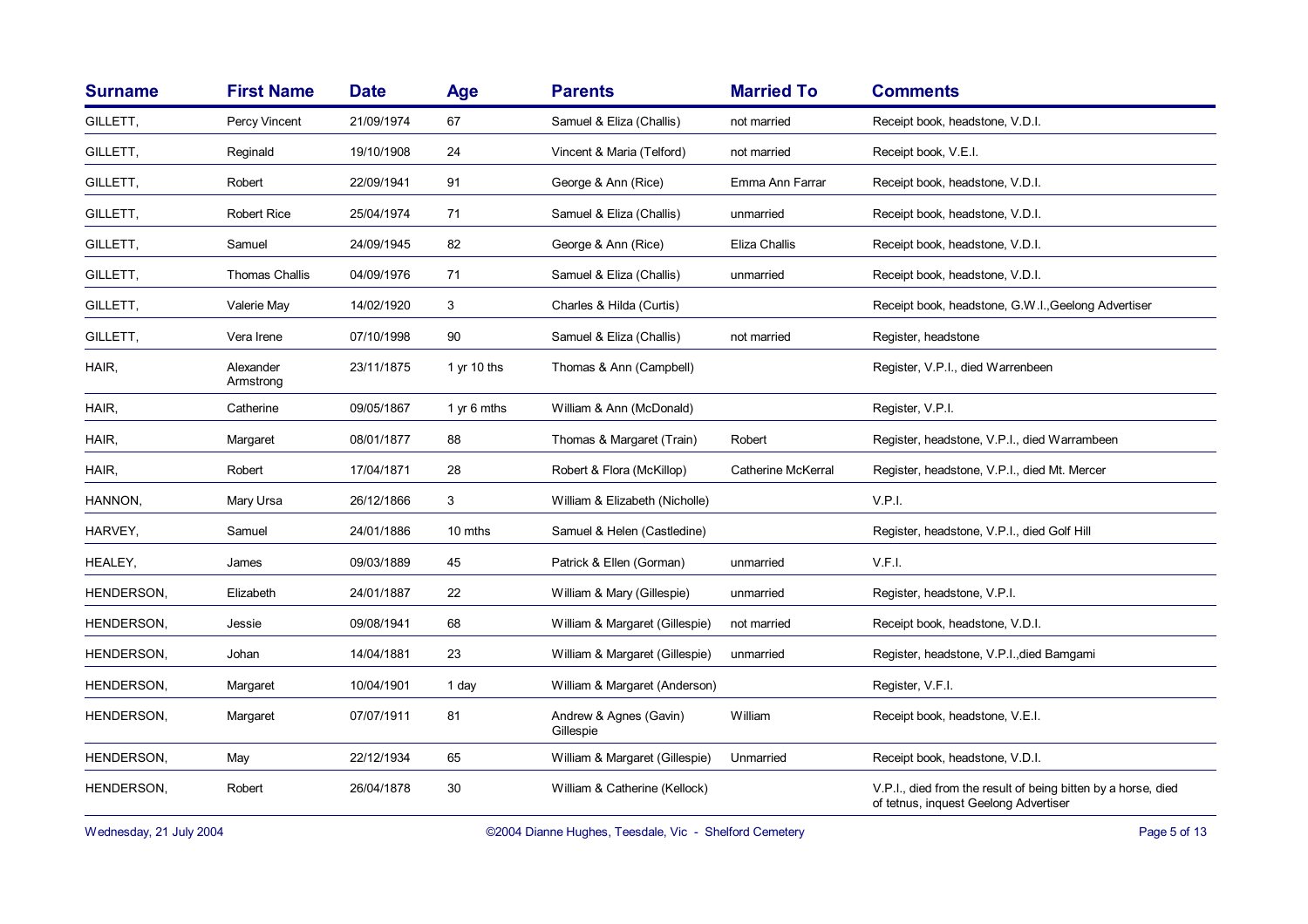| <b>Surname</b> | <b>First Name</b>  | <b>Date</b> | <b>Age</b> | <b>Parents</b>                             | <b>Married To</b>     | <b>Comments</b>                                 |
|----------------|--------------------|-------------|------------|--------------------------------------------|-----------------------|-------------------------------------------------|
| HENDERSON,     | Unknamed           | 07/07/1900  | stillborn  | William & Margaret (Anderson)              |                       | Register                                        |
| HENDERSON.     | Willliam           | 19/07/1909  | 83         | Peter & Agnes (Johnstone)                  | Margaret Gillespie    | Receipt book, headstone, V.E.I.                 |
| HOCKING,       | Anna               | 28/08/1914  | 74         | Thomas & Mary (Cullen)<br><b>Buckley</b>   | Christopher           | G.W.I., Geelong Advertiser                      |
| HONEYMAN,      | <b>Eric Arthur</b> | 26/08/1991  | 75         | Alexander & Ada (Lalor)                    | <b>Violet Stella</b>  | Register, headstone                             |
| HONEYMAN,      | Violet Stella      | 01/08/1984  | 66         | Frederick & bertha (Hawker)<br>King        | <b>Eric Arthur</b>    | Receipt book, headstone, V.D.I.                 |
| HOWELL,        | Alfred             | 19/09/1929  | 86         | Parents unknown                            | Emma Baker            | Receipt book, headstone, V.D.I.                 |
| HOWELL,        | Emma               | 05/02/1891  | 17         | Alfred & Emma (Baker)                      |                       | Register, headstone, V.F.I.                     |
| HOWELL,        | Emma               | 03/06/1929  | 78         | William & Julia (unknown)<br><b>Baker</b>  | Alfred                | Receipt book, headstone, V.D.I.                 |
| HOWELL,        | George             | 23/10/1887  | 13 days    | Alfred & Emma (Baker)                      |                       | Register, headstone, V.P.I.                     |
| HOWELL,        | Henry Albert       | 13/11/1905  | 11         | Alfred & Emma (Baker)                      |                       | Register, headstone, V.E.I.                     |
| HOWELL,        | William            | 06/08/1872  | 2 mths     | Alfred & Emma (Baker)                      |                       | V.P.I., headstone, died Lethbridge              |
| HOYLE,         | Harriet            | 24/07/1870  | 33         | John & Ann (Apps) Westacott                | Abel                  | V.P.I.                                          |
| HUNT,          | Bessy Maria        | 07/04/1882  | 17         | George & Maria (Sumner)                    |                       | Register, headstone, V.P.I.                     |
| HUNT,          | John Albert        | 05/08/1881  | 20         | George & Maria (Sumner)                    |                       | Register, headstone, V.P.I.Geelong Advertiser   |
| JENKINS,       | Rita Kathleen      | 19/02/1983  | 68         | Thomas & Eliza (Thornton)<br><b>Nester</b> | <b>Alfred Robert</b>  | Register, V.D.I.                                |
| LENDON,        | William            | 11/05/1877  | 60         | Joseph & Elizabeth (Whaylen)               | Mary Ann Drew         | Register, V.P.I., born Buckinghamshire, England |
| LIGHTFOOT,     | Alice Bertha       | 20/04/1975  | 83         | Robert & Emma (Farrar) Gillett             |                       | Receipt book, headstone, V.D.I.                 |
| <b>LONEY</b>   | Richard            | 10/07/1874  | 14 days    | Robert & Ellen (Ritchie)                   |                       | Register, V.P.I.                                |
| LONEY,         | unnamed male       | 06/10/1867  | 27 days    | Robert & Ellen (Ritchie)                   |                       | Register, V.P.I., Inquest.                      |
| MARSHALL,      | James Thomas       | 24/06/1997  | 75         |                                            | Audrey Jean           | Register                                        |
| MARTIN,        | Allan              | 27/01/1901  | 58         | Norman & Sarah (McGillivray)               | Emma Elizabeth Clarke | Register, headstone, V.F.I.                     |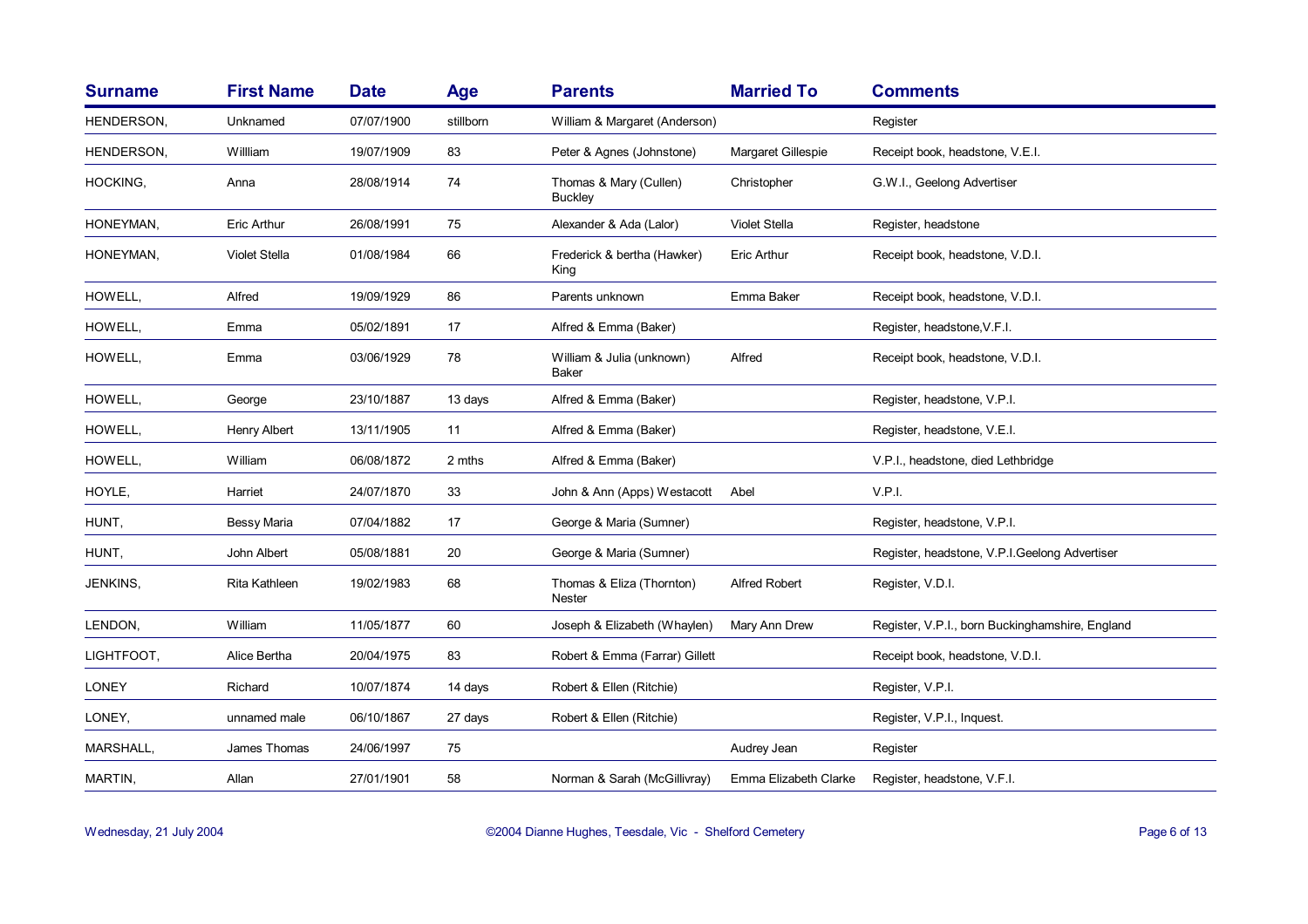| <b>Surname</b> | <b>First Name</b> | <b>Date</b> | <b>Age</b>     | <b>Parents</b>                         | <b>Married To</b>         | <b>Comments</b>                                                                          |
|----------------|-------------------|-------------|----------------|----------------------------------------|---------------------------|------------------------------------------------------------------------------------------|
| MARTIN,        | Emma Elizabeth    | 06/09/1894  | 44             | John & Ann (Spencer) Clarke            | Allan                     | Register, headstone, V.F.I., died East Melbourne                                         |
| MARTIN,        | Kenneth           | 16/06/1867  | 35             | Norman & Sarah                         | Isabella Chisholm         | Register, V.P.I.                                                                         |
| MARTIN,        | Norman            | 12/07/1886  | 84             | Murdock & Catherine<br>(MacDonald)     | Sarah McSweaney           | Register, V.P.I.                                                                         |
| McCALLUM,      | Isabella Nelson   | 10/05/1910  | 21             | John & Jane (Nelson)                   |                           | Receipt book, headstone, V.E.I.                                                          |
| McCOLL,        | Clara             | 13/02/1886  | $\overline{2}$ | John & Mary (Gillett)                  |                           | Register, headstone, V.P.I.                                                              |
| McCOLL,        | George Duncan     | 28/09/1957  | 68             | John & Mary (Gillett)                  |                           | Receipt book, headstone, V.D.I.                                                          |
| McCOLL,        | John              | 11/12/1933  | 86             | Hugh & Mary (Kincaid)                  | Mary Gillett              | Receipt book, headstone, V.D.I.                                                          |
| McCOLL,        | Mary              | 06/09/1936  | 76             | George & Ann (Rice) Gillett            | John                      | Receipt book, headstone, V.D.I.                                                          |
| McGILLIVRAY,   | Hugh              | 08/03/1938  | 83             | Malcolm & Margaret (Seaton)            | <b>Isabella Plimister</b> | Receipt book, V.D.I.                                                                     |
| McGILLIVRAY,   | Isabella          | 12/08/1913  | 73             | William & Christina (Hay)<br>Phimister | Hugh                      | Receipt book, V.E.I.                                                                     |
| McGILLIVRAY,   | Malcolm William   | 18/12/1939  | 56             | Hugh & Isabella (Phinister)            |                           | Receipt book, V.D.I.                                                                     |
| McGILLIVRAY,   | Peggy             | 27/09/1874  | 10 wks         | John & Janet (Fraser)                  |                           | Register, V.P.I.                                                                         |
| McGILLIVRAY,   | unamed            | 09/10/1870  | s/born         | John & Janet (Fraser)                  |                           | Register, stillborn                                                                      |
| McGILLIVRAY,   | unnamed male      | 25/09/1870  | 3 hours        | John & Margaret (Plummer)              |                           | V.P.I.                                                                                   |
| McGREGOR,      | Catherine         | 06/07/1933  | 93             | parents unknown                        | Donald                    | Receipt book, V.D.I.                                                                     |
| McGREGOR,      | Donald Lewis      | 16/12/1871  | 6              | Donald & Catherine (McNeill)           |                           | Register, V.P.I., headstone, shepherd at Warrambeen<br>Station                           |
| McGREGOR,      | Donald Russell    | 08/09/1917  | 83             | Donald & Ann (Russell)                 | <b>Catherine McNeill</b>  | Receipt book, G.W.I., Geelong Advertiser                                                 |
| McGREGOR,      | Lewis             | 28/11/1875  | $\overline{2}$ | Donald & Catherine (McNeill)           |                           | Register, headstone, V.P.I. died Warambeen                                               |
| McGREGOR,      | unnamed           | 29/12/1879  | s/born         | Donald & Catherine (McNeill)           |                           | Register, V.P.I., died Warrambeen                                                        |
| McINTOSH,      | Angus             | 03/03/1877  | 15             | Angus & Isabella (Rose)                |                           | Register, V.P.I., died Barunah Plains Geelong Advertiser                                 |
| McINTOSH,      | Johanna Marion    | 23/05/1871  | 16             | Angus & Isabella (Ross)                |                           | V.P.I., headstone, died from suppression of menstruation<br>(childbirth?) Barunah Plains |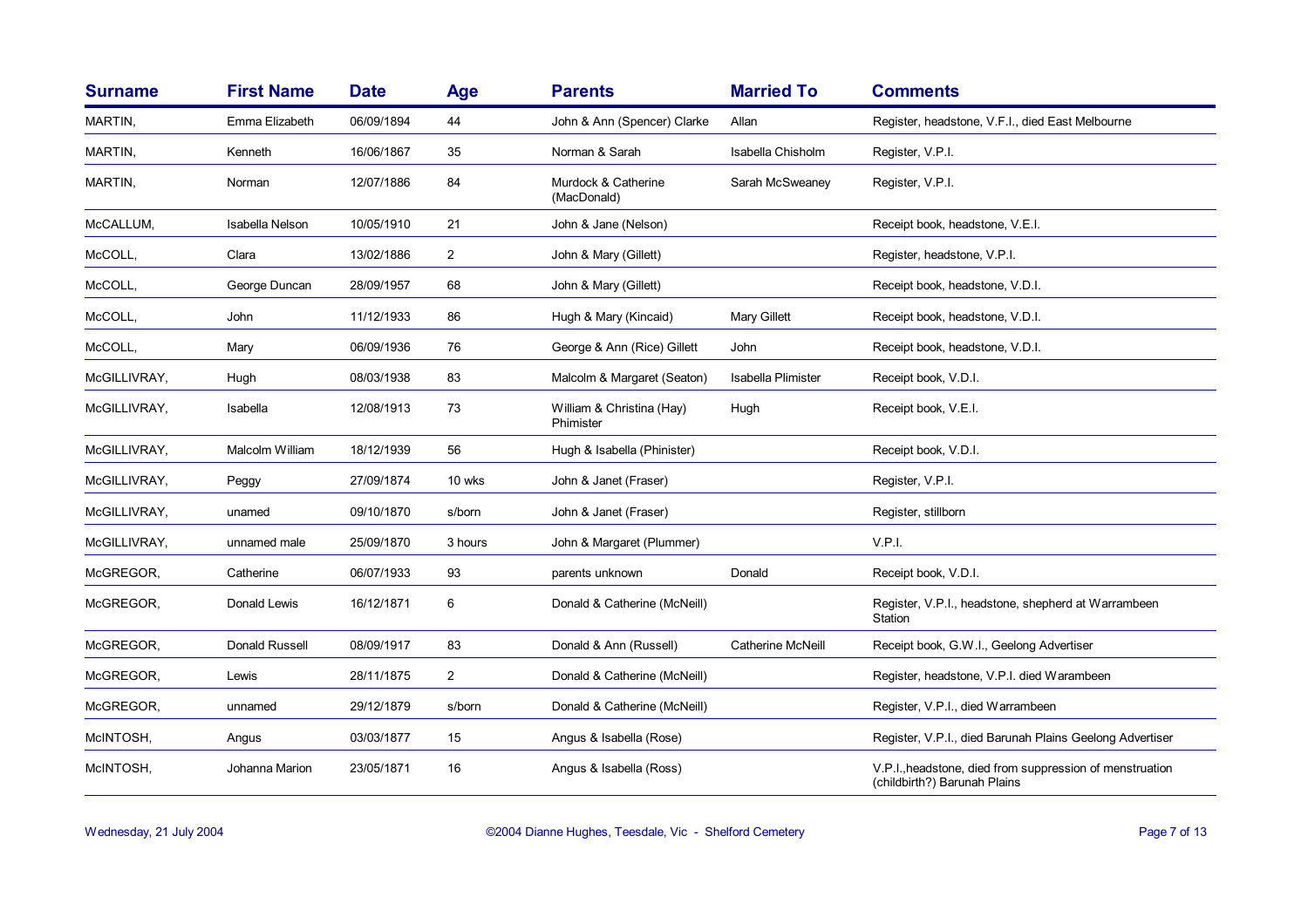| <b>Surname</b> | <b>First Name</b> | <b>Date</b> | <b>Age</b>  | <b>Parents</b>                          | <b>Married To</b>          | <b>Comments</b>                                                                          |
|----------------|-------------------|-------------|-------------|-----------------------------------------|----------------------------|------------------------------------------------------------------------------------------|
| McINTOSH,      | male unnamed      | 29/05/1871  | 1 hour      | Angus & Isabella (Ross)                 |                            | Register, V.P.I., stillborn, most likely the baby of Johanna,<br>not her mother Isabella |
| McKERRALL,     | Agnes             | 18/05/1890  | 21          | Daniel & Jane (McGillivray)             |                            | Register, headstone, V.F.I.                                                              |
| McKERRALL,     | Daniel            | 11/01/1922  | 89          | John & Euphemia (McIntyre)              | Jane McGillivray           | Receipt book, Headstone, V.D.I.                                                          |
| McKERRALL,     | Jane              | 18/03/1892  | 58          | Daniel & Agnes (unknown)<br>McGillivray | Daniel                     | Register, headstone, V.F.I.                                                              |
| MCKERRALL.     | Jeane             | 10/11/1882  | 1 yr 2 mths | Angus & Isabella (Ross)                 |                            | Register, V.P.I.                                                                         |
| McKERRALL,     | Jeanne            | 15/05/1885  | 6 days      | Daniel & Jean (McGillivray)             |                            | Register, V.P.I.                                                                         |
| McKERRALL,     | stillborn         | 25/11/1901  | s/born      | Daniel & Jean (McGillivray)             |                            | Receipt Book                                                                             |
| McNAUGHTON,    | Christinia        | 18/05/1872  | 24          | John & Jane (Clarke)                    |                            | Register, V.P.I.                                                                         |
| McNAUGHTON,    | John              | 13/09/1869  | 48          | John & Christina (Fisher)               | Jane Clarke                | Register, headstone, V.P.I., born Scotland, died Leigh Flats                             |
| McNEILL,       | Grace             | 19/11/1875  | 8           | Lachlan & Jane (Currie)                 |                            | Register, V.P.I., died Warrambeen                                                        |
| McNEILL,       | Jane (Jeannie)    | 30/11/1903  | 57          | Mathew & Marion (Hair) Currie           | Lachlan                    | Receipt book, headstone, V.E.I.                                                          |
| McNEILL,       | Lachlan           | 22/07/1913  | 81          | Angus & Mary (Campbell)                 | Jane Currie                | Receipt book, headstone, G.W.I.                                                          |
| McNEILL,       | Marion            | 14/11/1875  | 5           | Lachlan & Jane (Currie)                 |                            | Register, V.P.I., headstone, died Warrambeen                                             |
| McNEILL,       | Mary Campbell     | 27/11/1875  | 3           | Lachlan & Jane (Currie)                 |                            | Register, V.P.I., headstone, died Warrambeen                                             |
| McPHERSON,     | Milita Jane       | 11/10/1890  | 12          | James & Agnes (Patrick)                 |                            | Register, V.F.I., died Mt.Mercer                                                         |
| MEEK,          | Annie Elizabeth   | 14/06/1978  | 60          | Henry & Elizabeth (McInnes)<br>Yeatman  | <b>Thomas Edward</b>       | Receipt book, headstone, V.D.I.                                                          |
| MEEK,          | Thomas Edward     | 13/03/1981  | 64          | Edward & Sarah (O'Brien)                | Annie Elizabeth<br>Yeatman | Receipt book, headstone, V.D.I.                                                          |
| MOSS,          | Ann               | 17/11/1914  | 77          | William & Jane (Smith) Ritchie          | James                      | Register, G.W.I., Geelong Advertiser                                                     |
| MOSS,          | Elizabeth         | 22/07/1886  | 5 mths      | James & Ann (Wiskey)                    |                            | Register, V.P.I.                                                                         |
| MOSS,          | James             | 29/01/1910  | 75          | David & Mary (Adams)                    | Annie Ritchie              | Register, V.E.I.                                                                         |
| MOSS,          | Mary Ann          | 13/03/1867  | $\mathbf 1$ | James & Ann (Ritchie)                   |                            | Register, V.P.I.                                                                         |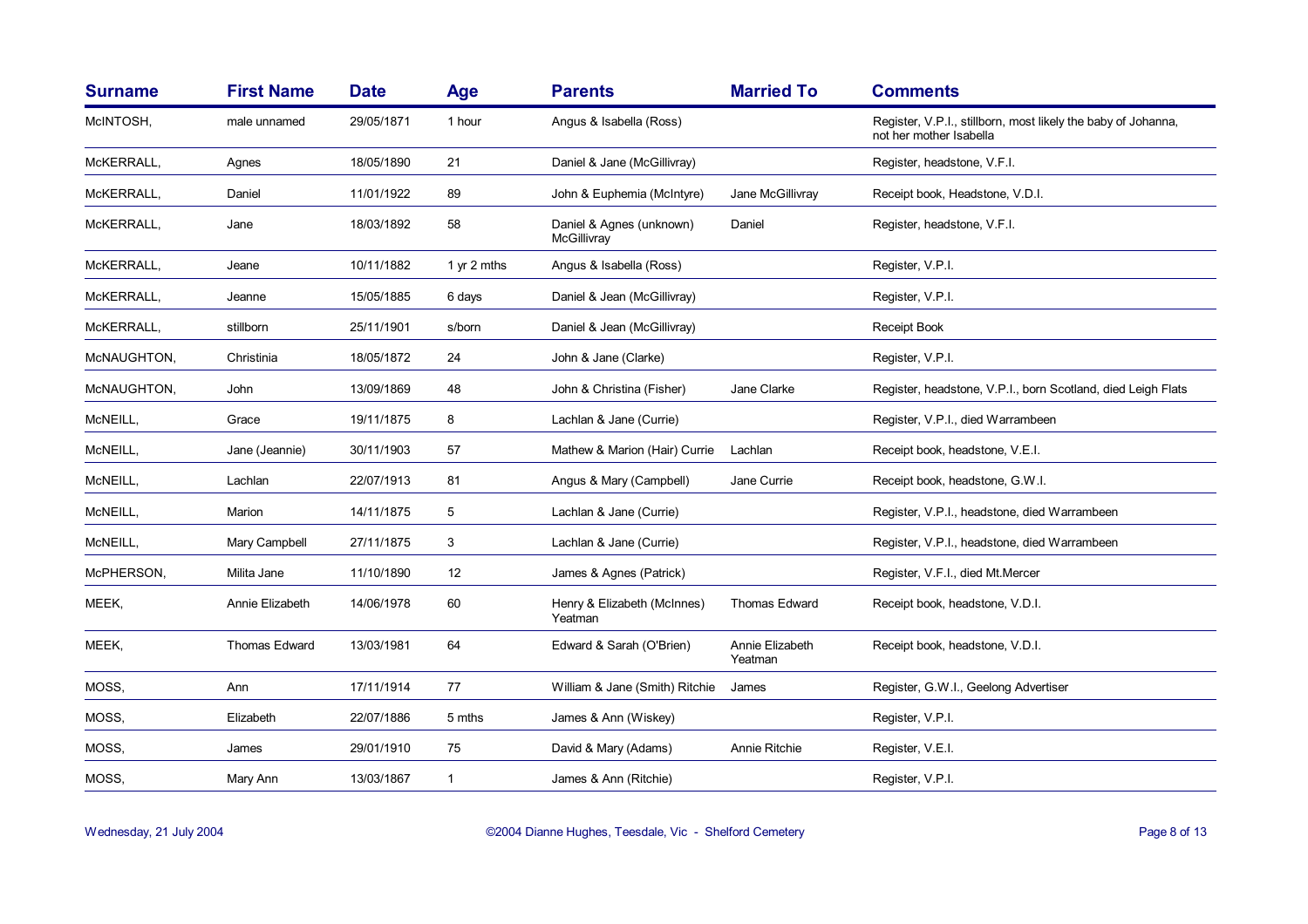| <b>Surname</b> | <b>First Name</b>    | <b>Date</b> | Age         | <b>Parents</b>                           | <b>Married To</b>           | <b>Comments</b>                                    |
|----------------|----------------------|-------------|-------------|------------------------------------------|-----------------------------|----------------------------------------------------|
| NEILSON,       | John Perkins         | 19/04/1870  | 9 wks       | Thomas & Eliza (Perkins)                 |                             | V.P.I.                                             |
| PALMER,        | Llewellyn Lloyd      | 08/03/2000  | 78          | Llewellyn & Jessie (Golley)              | Margaret MacDonald          | Register, Geelong Advertiser 11.3.2000             |
| PALMER,        | Margaret Constance   | 23/10/2002  |             |                                          | Llewellyn Lloyd             | Register, Geelong Advertiser 25/10/2002            |
| PALMER,        | Paul Macdonald       | 08/02/1983  | 22          | Llewellyn & Margaret<br>(MacDonald)      | unmarried                   | Register, headstone, V.D.I.                        |
| PARRY,         | Ifor Faulkes         | 23/01/1930  | 17          | Robert & Annie (Williams)                |                             | Receipt book, headstone, not on V.D.I.             |
| RICE,          | Alfred               | 03/09/1950  | 71          | Robert & Helen (Ritchie)                 | <b>Emily Harriet Slater</b> | Headstone, V.D.I., Geelong Advertiser              |
| RICE,          | Charles              | 10/12/1867  | 3 mths      | Robert & Helen (Ritchie)                 |                             | Headstone, V.P.I.                                  |
| RICE,          | Charles              | 15/07/1949  | 79          | Robert & Helen (Ritchie)                 | unmarried                   | Receipt book, headstone, V.D.I.                    |
| RICE,          | Charles Snr          | 12/12/1940  | 82          | William & Grace (McKerrall)              | Hannah Salisbury            | Receipt book, headstone, V.D.I.                    |
| RICE,          | <b>Emily Harriet</b> | 27/10/1957  | 76          | John & Emily (Shuttleworth)<br>Slater    | Alfred                      | Receipt book, headstone, V.D.I.                    |
| RICE,          | Grace                | 31/05/1910  | 86          | Neil & Barbara (McCochrane)<br>McKerrall | William                     | Register, headstone, V.E.I.                        |
| RICE,          | Hannah               | 21/03/1947  | 47          | Robert & Helen (Ritchie)                 | not married                 | Headstone, V.D.I.                                  |
| RICE,          | Helen                | 10/08/1949  | 80          | Robert & Helen (Ritchie)                 | unmarried                   | Receipt book, headstone, V.D.I. Geelong Advertiser |
| RICE,          | Helen Ritchie        | 09/07/1911  | 70          | unknow Ritchie, mother<br>unknown        | Robert                      | Register, headstone, V.E.I.                        |
| RICE,          | Jane                 | 10/11/1882  | 1 yr 2 mths | Robert & Helen (Ritchie)                 |                             | Register, V.P.I.                                   |
| RICE,          | Jeannie              | 10/11/1882  | 1 yr 2 mths | Robert & Helen (Ritchie)                 |                             | Headstone, V.P.I.                                  |
| RICE,          | Jeannie (Janet)      | 21/07/1953  | 70          | Robert & Helen (Ritchie)                 | unmarried                   | Headstone, V.D.I.                                  |
| RICE,          | Leonard Alexander    | 05/03/1984  | 70          | Alfred & Emily (Slater)                  |                             | Receipt book, headstone, V.D.I.                    |
| RICE,          | Mary                 | 18/01/1950  | 85          | Robert & Helen (Ritchie)                 | unmarried                   | Headstone, V.D.I., Geelong Advertiser              |
| RICE,          | Robert               | 12/06/1915  | 87          | Charles & Hannah (Salisbury)             | Helen Ritchie               | Register, headstone, G.W.I. Geelong Advertiser     |
| RICE,          | Robert               | 06/08/1943  | 81          | Robert & Helen (Ritchie)                 | unmarried                   | Receipt book, headstone, V.D.I.                    |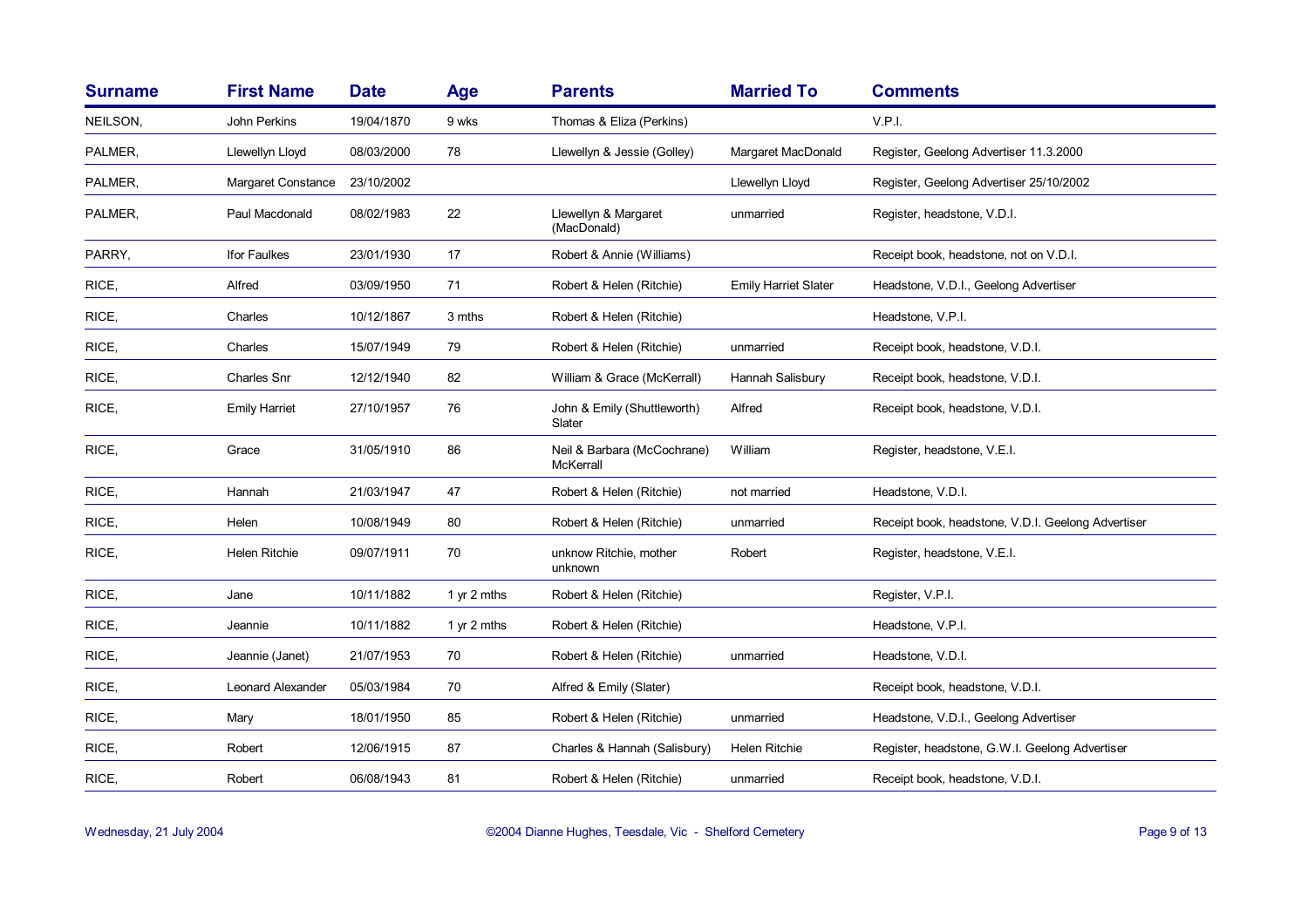| <b>Surname</b> | <b>First Name</b> | <b>Date</b> | <b>Age</b>   | <b>Parents</b>                             | <b>Married To</b>                   | <b>Comments</b>                                                          |
|----------------|-------------------|-------------|--------------|--------------------------------------------|-------------------------------------|--------------------------------------------------------------------------|
| RICE,          | William           | 17/12/1890  | 71           | Charles & Hannah (Salisbury)               | <b>Grace McKerrall</b>              | Headstone, V.F.I., born Tintinhul, Geelong Advertiser                    |
| RICE,          | William           | 08/02/1951  | 78           | Robert & Helen (Ritchie)                   | unmarried                           | Receipt book, headstone, V.D.I. Obituary Geelong<br>Advertiser 13/2/1951 |
| RICHARDSON,    | William           | 22/02/1865  | 33           | Thomas & Ann (Keeper)                      | Catherine Loughery                  | V.P.I., Police Constable                                                 |
| RITCHIE,       | George            | 24/02/1934  | 88           | William & Jean (Smith)                     |                                     | Receipt book, headstone, V.D.I.                                          |
| RITCHIE,       | Jean              | 17/12/1890  | 77           | John & Janet (Kilgour) Smith               | William                             | Headstone, V.F.I., born Scotland                                         |
| RITCHIE,       | Jean Smith        | 28/06/1949  | 79           | William & Jean (Smith)                     | unmarried                           | Receipt book, headstone, V.D.I. Geelong Advertiser                       |
| RITCHIE,       | John              | 24/05/1942  | 91           | William & Jean (Smith)                     |                                     | Receipt book, headstone, V.D.I.                                          |
| RITCHIE,       | Mary              | 14/09/1944  | 88           | William & Jane (Smith)                     | unmarried                           | Receipt book, headstone, V.D.I.                                          |
| RITCHIE,       | William           | 24/03/1888  | 74           | William & Ann                              | Jane Smith                          | Register, headstone, V.P.I.                                              |
| ROBERTSON,     | Ronald Thomas     | 29/01/1991  | 79           | Robert & Emma (Pyke)                       | Ada Maria                           | Receipt book, headstone                                                  |
| ROBINSON,      | Archibald         | 22/09/1905  | 56           | Neil & Marion (McLeod)                     | Mary                                | Receipt book, V.E.I.                                                     |
| ROSS.          | Mary Ann          | 13/03/1867  | $\mathbf{1}$ | James & Ann (Ritchie)                      |                                     | V.P.I.                                                                   |
| ROWLAND,       | Stella Anne       | 19/11/1904  | 78           | William & Elizabeth (Presnell)<br>Robinson |                                     | Receipt book, V.E.I.                                                     |
| RYAN,          | <b>Bridget</b>    | 26/06/1867  | 46           | George & Bridget (Brennan)                 | George                              | V.P.I.                                                                   |
| SANDERS,       | William           | 11/05/1877  | 60           |                                            |                                     | Register, not on V.P.I.                                                  |
| SCHEFFERLE,    | Ellen             | 12/04/1930  | 67           | Thomas & Ellen (Ivy) Elliott               | 1. Frederick Worland 2.<br>John Leo | Receipt book, V.D.I.                                                     |
| SCOLTOCK,      | Ronald Edward     | 04/10/1985  | 57           | Leonard & Louisa Mary                      | Linda                               | Receipt book, headstone, V.D.I.                                          |
| SHEILS,        | Neil              | 30/06/1922  | 67           | Ralph & Grace (McKerrall)                  |                                     | Receipt book, headstone, V.D.I.                                          |
| SIMPSON,       | Douglas Andrew    | 04/06/1996  | 65           |                                            | Regina Madeline                     | Register                                                                 |
| SIMPSON,       | Jessie Amelia     | 15/06/1982  | 86           | Frederick & Emma (Wilson)<br>Allen         | John Andrew                         | Receipt book, headstone, V.D.I.                                          |
| SIMPSON,       | John Andrew       | 02/01/1957  | 61           | George & Catherine (Knowles)               | Jessie Amelia                       | Receipt book, headstone, V.D.I.                                          |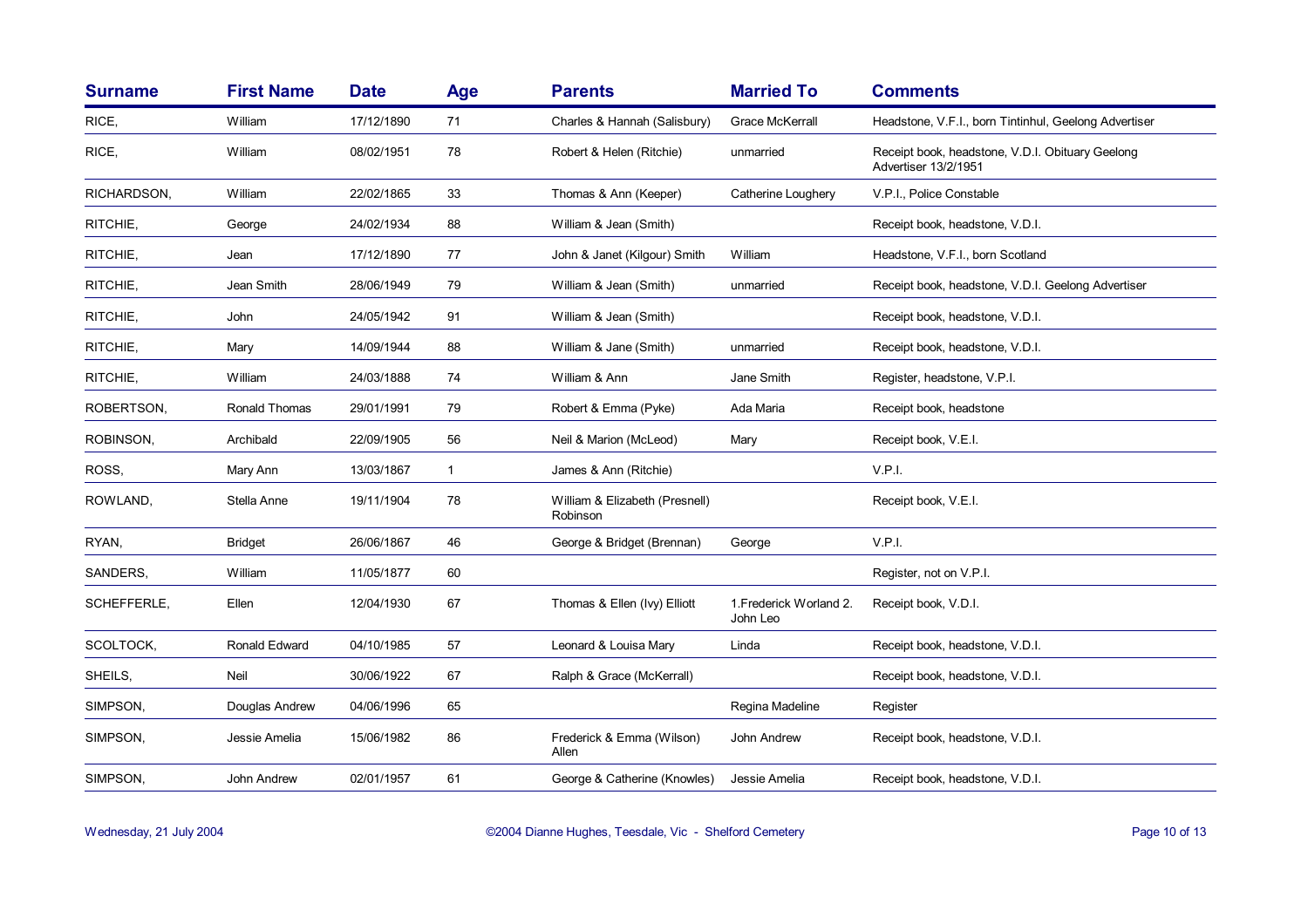| <b>Surname</b> | <b>First Name</b>     | <b>Date</b> | Age            | <b>Parents</b>                         | <b>Married To</b>           | <b>Comments</b>                                                                                                      |
|----------------|-----------------------|-------------|----------------|----------------------------------------|-----------------------------|----------------------------------------------------------------------------------------------------------------------|
| SIMPSON,       | John Lancelot         | 04/12/1984  | 60             | John & Jessie (Wilson)                 | Rita Lyal                   | Receipt book, headstone, V.D.I.                                                                                      |
| SPAAY/SPAAIJ   | Bernardus<br>Yohannes | 26/05/1988  | 67             |                                        | Grietje Margaret Maakal     | Register                                                                                                             |
| SPAAY/SPAAIJ   | Johannes Bernardus    | 15/08/1959  | 16             | Bernardus & Grietje (Maakal)           |                             | Receipt book, headstone, V.D.I.                                                                                      |
| STEWART,       | Avenel Margaret       | 08/08/1987  | 64             | Roy & Margaret (Finlayson)<br>Tolliday | <b>Graham Maxwell</b>       | Receipt book, headstone                                                                                              |
| STEWART,       | <b>Graham Maxwell</b> | 04/06/1993  | 70             | Arthur & Alice (Pearson)               | Avenal Margaret<br>Tolliday | Receipt book, headstone                                                                                              |
| STONE,         | Ian Graham            | 09/11/1994  | 57             | Alfred James & Lydia (Webb)            |                             | Register (ashes)                                                                                                     |
| STONE,         | John Craig            | 01/02/1976  | 73             | John & Edith (Diver)                   |                             | Receipt book, headstone, V.D.I.                                                                                      |
| TROTTER,       | Albert William        | 29/10/1995  | 82             | Harry Wright & Margaret<br>(Beckman)   | Lorna Joyce                 | Register, headstone, died Steiglitz                                                                                  |
| <b>UNKNOWN</b> | adult male            | 01/01/1852  |                |                                        |                             | Inquest found, drowned Leigh River                                                                                   |
| UNKNOWN,       | adult male            | 25/07/1879  | 63             | unknown                                | unknown                     | Register, V.P.I., unknown 20 dys earlier at Barunah Plains,<br>lost his way in the dark, died exposure on the Plains |
| URCH,          | Albert                | 21/06/1920  | 90             | John & Ann (Day)                       | Elizabeth Pople             | Receipt book, G.W.I., Geelong Advertiser                                                                             |
| URCH,          | <b>Albert Donald</b>  | 11/10/1891  | 5 mths         | George & Flora (Beaton)                |                             | Register, headstone, V.F.I.                                                                                          |
| URCH,          | Alfred                | 28/02/1869  | 3 days         | Albert & Elizabeth (Popple)            |                             | Register, V.P.I.                                                                                                     |
| URCH,          | Annie Louisa          | 14/09/1906  | 3              | ALbert & Flora (Beaton)                |                             | Register, headstone, V.E.I.                                                                                          |
| URCH,          | Elizabeth             | 18/02/1886  | 21             | Albert & Elizabeth (Pople)             |                             | Register, V.P.I.                                                                                                     |
| URCH,          | Elizabeth             | 09/10/1919  | 87             | Charles & Elizabeth (Webber)<br>Pople  | Albert                      | G.W.I., Geelong Advertiser                                                                                           |
| URCH,          | Flora                 | 19/08/1916  | 56             | Donald & Mary (Martin) Beaton          | George                      | Receipt book, headstone, G.W.I. Geelong Advertiser                                                                   |
| URCH,          | George                | 20/12/1928  | 69             | Albert & Elizabeth (Popple)            | Flora Beaton                | Receipt book, V.D.I.                                                                                                 |
| URCH,          | James Neil            | 29/10/1891  | $\overline{2}$ | Albert & Flora (Beaton)                |                             | Register, headstone, V.F.I.                                                                                          |
| URCH,          | Sarah                 | 25/10/1891  | 16             | Albert & Elizabeth (Popple)            |                             | Register, V.F.I.                                                                                                     |
| URCH,          | stillborn             | 06/10/1917  |                |                                        |                             | Receipt book                                                                                                         |
|                |                       |             |                |                                        |                             |                                                                                                                      |

Wednesday, 21 July 2004 **Dianne Hughes, Teesdale, Vic - Shelford Cemetery** Page 11 of 13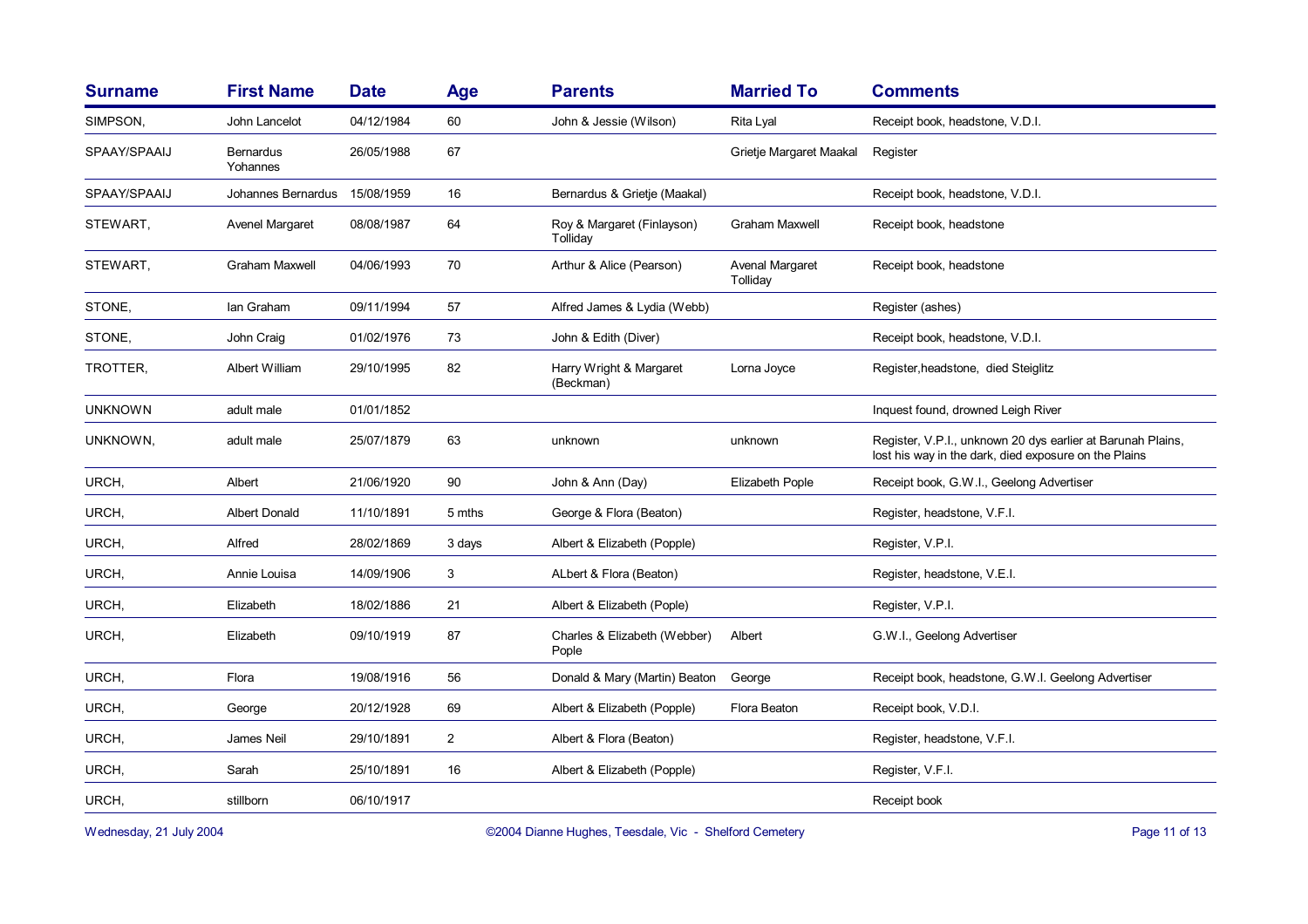| <b>Surname</b> | <b>First Name</b>       | <b>Date</b> | <b>Age</b> | <b>Parents</b>                         | <b>Married To</b>             | <b>Comments</b>                                                                  |
|----------------|-------------------------|-------------|------------|----------------------------------------|-------------------------------|----------------------------------------------------------------------------------|
| WARWICK,       | Harry Charles Phillip   | 09/07/1966  | 60         | Harry & Hilda (Charles)                | Lorna Irene                   | Receipt book, headstone, V.D.I.                                                  |
| WARWICK,       | Lorna Irene             | 02/08/1982  | 61         |                                        | Harry Phillip                 | Receipt book, headstone, not on V.D.I.                                           |
| WELLS,         | male                    | 04/09/1873  | 2 hours    | Barry & Mary (Brady)                   |                               | Register, V.P.I.                                                                 |
| WHEADON,       | Eliza                   | 28/09/1902  | 37         | Albert & Elizabeth (Pople)<br>Urch     | Hubert                        | Receipt book, V.E.I.                                                             |
| WHEADON,       | John Linton             | 20/03/1916  | 21         | Hubert & Eliza (Urch)                  | not married                   | Receipt book, G.W.I.Geelong Advertiser 22.3.1916 died<br>Melbourne Base Hospital |
| WILLIAMS,      | Elizabeth               | 31/03/1885  | 78         | unknown Harris, mother<br>unknown      | Charles                       | Register, V.P.I.                                                                 |
| WILLIAMS,      | Sarah Ann               | 16/02/1871  | 24         | John & Maria (Inwood) Clark            |                               | Register, V.P.I., born London                                                    |
| WILSON,        | <b>Alfred Edgar</b>     | 03/05/1989  | 68         | Arthur & Emily Mabel<br>(Pittaway)     | Lydia Mary / Maree<br>Norquay | Receipt book, headstone                                                          |
| WILSON,        | Annie                   | 31/05/1952  | 79         | Allan & Emma (Clark) Martin            | Robert Alexander              | Receipt book, headstone, V.D.I.                                                  |
| WILSON,        | George                  | 08/10/1868  | 52         | parents unknown                        | Mary Alberton                 | Register, V.P.I., shearer, Warrambeen Station                                    |
| WILSON,        | Hugh May                | 22/06/1894  | 76         | Hugh & Margaret (May)                  | Joan Nimmo                    | Register, headstone, V.F.I. born Bregisholm Lanark,<br>Scotland                  |
| WILSON,        | Irene Jane              | 26/08/1973  | 75         | Frederick & Emma (Wilson)<br>Allan     |                               | Receipt book, headstone, V.D.I.                                                  |
| WILSON,        | Joan Nimmo              | 13/01/1905  | 79         | James & Catherine (Potter)<br>Nimmo    | Hugh May                      | Register, headstone, V.E.I.                                                      |
| WILSON,        | John                    | 19/10/1951  | 21         | John & Jane (Allen)                    |                               | Receipt book, headstone, V.D.I.                                                  |
| WILSON,        | John Thomas             | 21/04/1922  | 58         | Hugh & Joanna (Nimmo)                  | Selina Farrar                 | Receipt book, headstone, V.D.I.                                                  |
| WILSON,        | Margaret May            | 08/11/1896  | 37         | Hugh & Joanna (Nimmo)                  | unmarried                     | Headstone, V.F.I. died Melbourne                                                 |
| WILSON,        | <b>Robert Alexander</b> | 18/12/1934  | 65         | Hugh & Joanna (Nimmo,                  | Annie Martin                  | Receipt book, headstone, V.D.I.                                                  |
| WILSON,        | <b>Ruth Murial</b>      | 19/03/1899  | 6 mths     | John & Selina (Farrar)                 |                               | Register, headstone, V.F.I.                                                      |
| WILSON,        | Selina Robinson         | 18/07/1952  | 81         | Matthew & Matilda (Robinson)<br>Farrar | John Thomas                   | Receipt book, headstone, V.D.I.                                                  |
| WINCHESTER,    | Alexander               | 06/11/1869  | 15         | George & Isabella (McKenzie)           |                               | V.P.I.                                                                           |